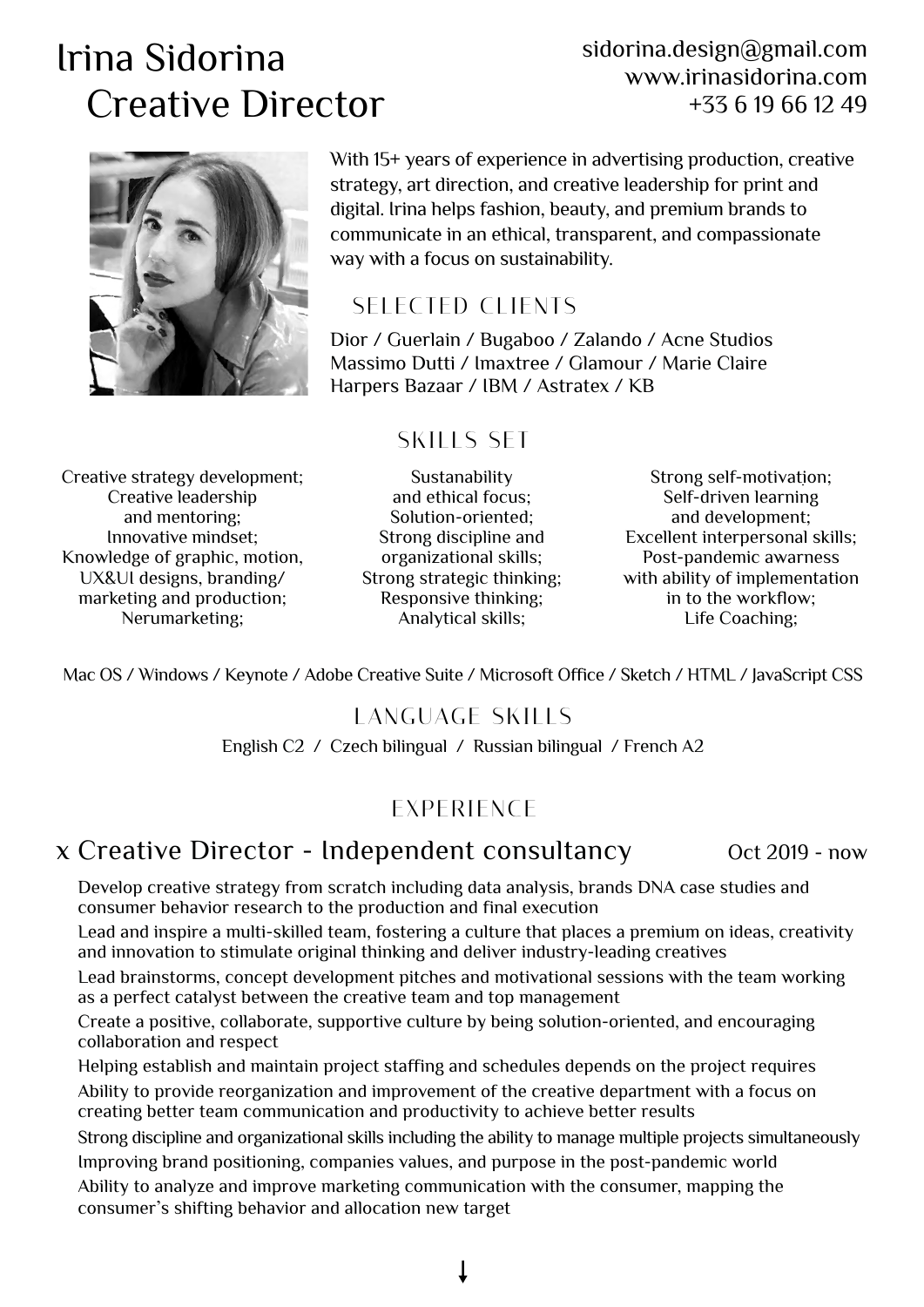#### *EXPERIENCE*

## x Head of Art - Astratex Sept 2018 - Sept 2019

Developed successful rebranding e-commerce strategy for 7 European markets and implementation including data analysis, brand positioning, case studies, and consumer behavior research that needed the flexibility to communicate new campaigns daily without becoming boring or repetitive Communication and reporting to the top management, CEO and board directly

Reorganization and improvement of the creative department (across LOBs) with a focus on creating better team communication, professionals selection, and productivity

An educational and motivational session with the creative department to provide clear guidance for the implementation and future goals of the creative strategy

Coordination of the creative team, communication with the developer's, marketing and sales department to uncover the brand's culture, values, and purposes which will help to achieve the best results in the final execution and company's synergy

## x Senior Art Director - Zalando Dec 2017 - Aug 2018

Developed successful 360 degrees campaign for the celebration of Zalando's 10th anniversary, new visual communication and creative strategy for the event needed to be spearheaded

Communication and reporting to the top management, Executive Creative Director and VP Facilitate cross-channel digital marketing strategies from ideation to content creation through execution

Lead, mentor and coach of the creative team of 15 people including Art Directors, Designers, Strategies and developers. Identified potential future talent for the creative team and develop where appropriate

Analysis of the brand's DNA, culture, values, and purposes which will help to achieve the best results in the final execution

## x Creative Lead - Preciosa Sept 2017 - Dec 2017

Develop a creative department and creative strategy from scratch including data analysis, brands DNA case studies and clients identity research to the production and final execution

Develop relationships with all members of the creative team to have an intimate knowledge of their capabilities and motivations to best match their skills with the project requirement, keeping long-term growth in mind

Built and managed cross-functional and internal client relationships in focus on fashion luxury brands based in Italy, Spain, and France, to unify brand identity, awareness, messaging and storytelling

Worked alongside other teams in Marketing to push the creative expression of the brand to new levels of excellence

Strategic planning and development of new production approaches which promote agility and flexibility

## x Senior Art Director - Ogilvy, Y&R April 2016 - Aug 2017

Articulated aesthetic requisites by translating client ideas across appropriate teams toward a successful product

Creatively and technically managed full lifecycle of in-scope projects across the appropriate studio or creative team members to successfully meet client needs

Lead, mentor and coach of the internal creative team of 5-10 people including Art Directors,

Designers, Strategies, and developers

Set an example of creative excellence that inspires and guides a team to always reach for the highest brand standards